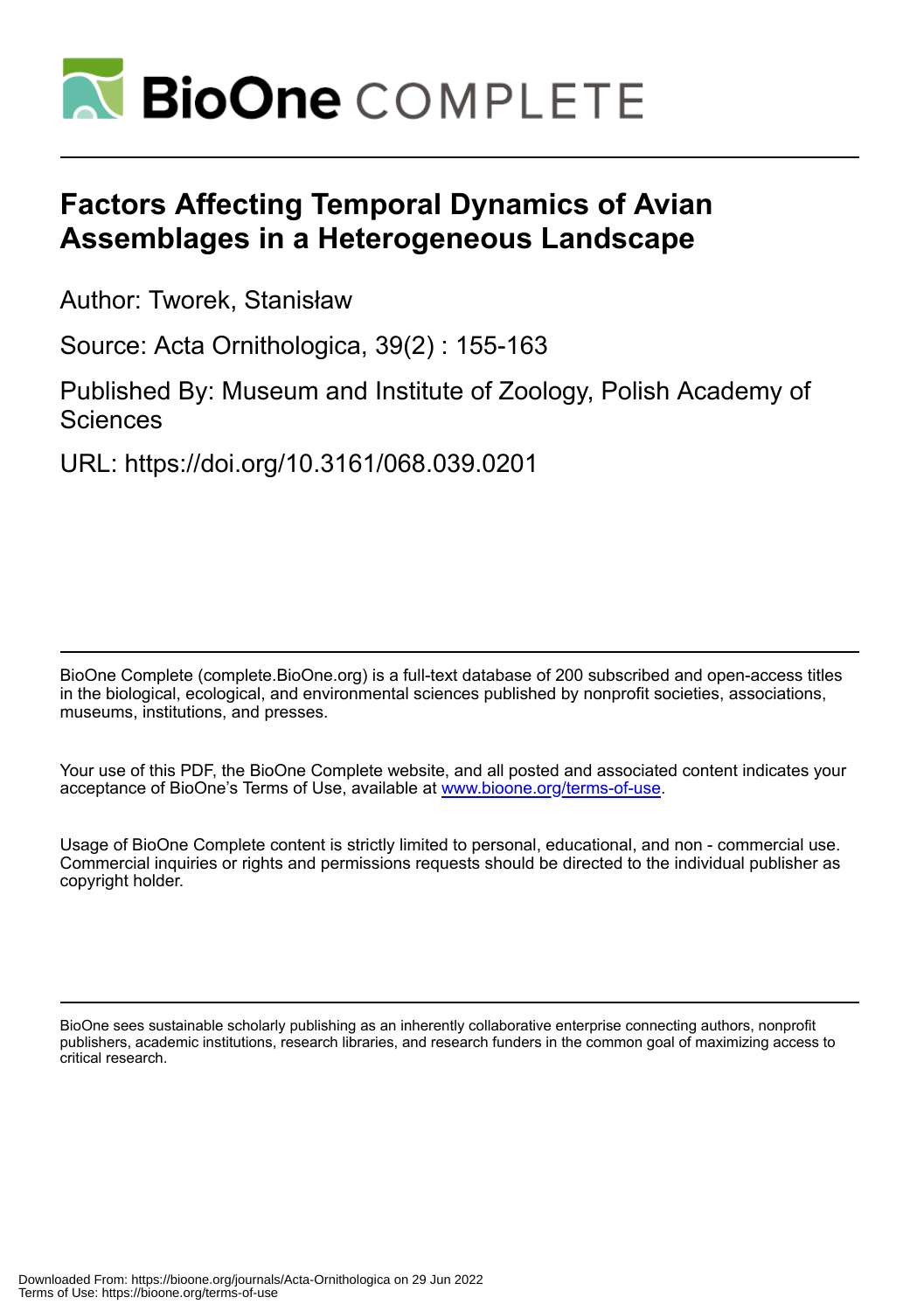## **Factors affecting temporal dynamics of avian assemblages in a heterogeneous landscape**

## Stanisław Tworek

Institute of Nature Conservation, Polish Academy of Sciences, Mickiewicza 33, 31–120 Kraków, POLAND, e-mail: tworek@iop.krakow.pl

#### **Tworek S. 2004. Factors affecting temporal dynamics of avian assemblages in a heterogeneous landscape. Acta Ornithol. 39: 155–163.**

**Abstract.** The influence of the characteristics of habitat fragments on the dynamics of avian communities and the effect that fragments of different sizes have on the stability of the breeding species composition, and also on local extinction, colonisation and turnover rates were studied in an agricultural landscape in southern Poland. The fragments included various habitat types that differed from the matrix. Breeding birds were surveyed using the territory mapping method to assess turnover. Species composition depended on both the spatial structure of a fragment and the features of its surroundings. Local declines and appearances of species had a similar influence on the turnover in all size classes of the fragments. Species that contributed most to the total turnover were: *Lanius collurio*, *Phasianus colchicus*, *Anas platyrhynchos*, *Emberiza schoeniclus*, *Columba palumbus* and *Sylvia communis*. However, there were differences among species contributing most to the turnover according to area size classes. Heterogeneous habitats in a mosaic-like, agricultural landscape do not function as islands. The existence of species in an area with such a level of habitat patchiness can be related primarily to habitat quality, mainly because of poor isolation and the high permeability of isolating habitats.

**Key words**: mosaic landscape, species composition, turnover rate, extinction, colonisation, species-area relationship

Received — Dec. 2003, accepted — Sept. 2004

## INTRODUCTION

Habitat fragmentation is the subdivision of a certain habitat into isolated patches (Rolstad 1991). It implies a reduction of the total area of a given habitat, and simultaneously, an increase in the areas of other habitats. It also alters the spatial configuration of habitats, leading to population subdivision which can affect their stability and/or persistence. Despite a sometimes positive effect on the populations of some species (e. g. Hagan et al. 1996, Petersen 1998), habitat fragmentation is nowadays perceived to be one of the greatest threats to biological diversity (Wilcove et al. 1986, Saunders et al. 1991), due to changes it causes at the landscape level.

The researches on the mechanisms explaining species distribution in habitat patches were inspired by the equilibrium theory of island bio-<br>Downloaded From: https://bioone.org/journals/Acta-Ornithologica on 29 Jun 2022 apacity may be related to the predictability of Terms of Use: https://bioone.org/terms-of-use

geography above all (MacArthur & Wilson 1967), and by metapopulation theory (Gilpin & Hanski 1991). Species turnover is an important indicator of population changes because the persistence of species in habitat patches may depend on efficient dispersal between particular fragments. Many studies on species turnover in fragmented landscapes have concentrated on the year-to-year changes in species composition of birds. Most of these studies concerned forest bird communities (Cieślak 1994, Haila et al. 1994, Mason 2001), but their results do not necessarily apply to more heterogeneous habitats such as remnants of natural and/or seminatural habitats in agricultural landscapes. Species responses to habitat fragmentation may strongly differ in landscapes with different matrix qualities though (Brotons et al. 2003). Since site tenacity and dispersal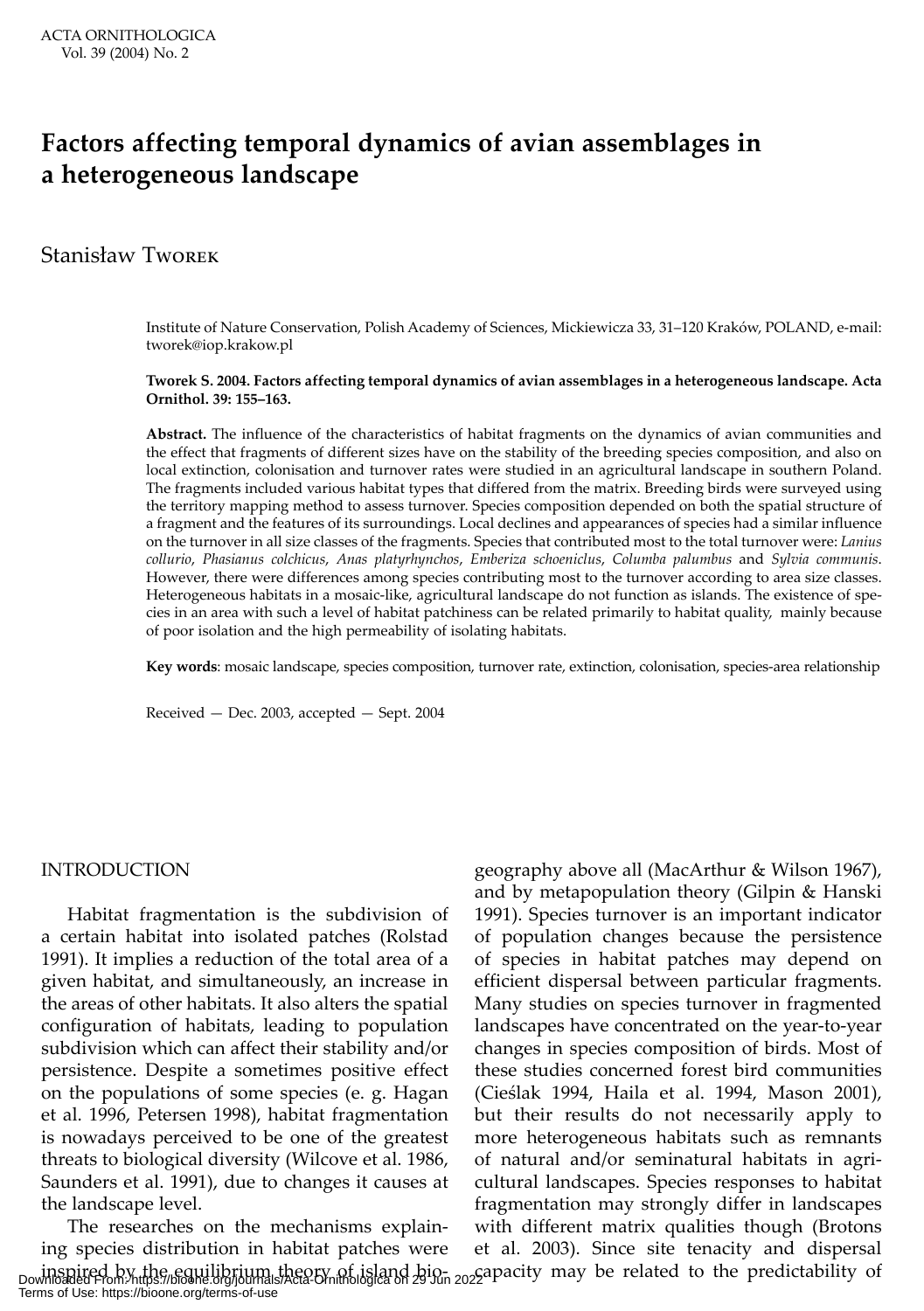habitat suitability over time (Opdam 1991), effects of fragmentation in bird assemblages in woods should be compared to those from less predictable and more changeable environments. In this paper, I studied turnover in breeding bird species composition in habitat fragments of different size classes set within an agricultural landscape in southern Poland. I also examined the influence of the characteristics of the fragments themselves, their degrees of isolation and of the surrounding matrix on the stability of species composition as well as on local extinction and colonisation rates.

#### STUDY AREA AND METHODS

#### **Study area**

The study was carried out in 1995–1999 northwest of Kraków in southern Poland (50°06′– 50°08′N, 19°45′–19°55′E). The location of the study area at the borders of different geobotanical units resulted in a great natural variability of habitats and vegetation. The dominating land cover types were intensive arable farming and pasture (Table 1) and the landscape had an agricultural character. Over the whole area (approx. 44 km²), habitat fragments ranging in size from 0.2 to 40.0 ha were delimited (Table 2). Their borders were usually easy to identify because they included habitats that differed from the matrix. They comprised a wide range of vegetation types: broadleaved, alder and riparian woodland as well as osiers, shrubby fens, reed beds and sedges.

Table 1. Distribution of land use types on the study area according to PHARE CORINE Land Cover Data.

| Land cover types                                                                        | $%$ of the<br>area<br>occupied |
|-----------------------------------------------------------------------------------------|--------------------------------|
| non-irrigated arable land                                                               | 37.0                           |
| complex cultivation patterns                                                            | 19.9                           |
| pastures                                                                                | 16.5                           |
| mixed forest                                                                            | 8.5                            |
| broad-leaved forest                                                                     | 52                             |
| coniferous forest                                                                       | 15                             |
| land principally occupied by agriculture with<br>significant areas of natural character | 1.0                            |
| green urban areas                                                                       | 0.7                            |
| sport and leisure facilities                                                            | 0 6                            |
| water courses                                                                           | 0.5                            |
| industrial or commercial units                                                          | 02                             |
| discontinuous urban fabric                                                              | 8.4                            |

Table 2. Size distribution of the fragments studied.

| Size class, ha | N   | Mean $\pm$ SD    |
|----------------|-----|------------------|
| $0.2 - 1.0$    | 21  | $0.51 \pm 0.27$  |
| $1.1 - 3.9$    | 30  | $2.71 \pm 0.94$  |
| $4.1 - 12.0$   | 31  | $747 + 233$      |
| $13.5 - 25.0$  | 32  | $19.34 \pm 3.81$ |
| $26.0 - 40.0$  | 17  | $33.71 \pm 4.79$ |
| Total          | 131 |                  |
|                |     |                  |

## **Habitat and landscape variables**

The particular fragments, their positions in the landscape and the surrounding land-uses were described using 17 variables (Table 3). Site area and perimeter were measured directly in the field for the small fragments and from maps for the larger ones. The shape of each site was determined using the *Pm/Pc* index, where *Pm* was the measured perimeter, and *Pc* was the perimeter of a circular plot of the same area (Hinsley et al. 1995). The identification of the "habitats" occurring in each fragment and the estimation of their number present within particular fragments were based on 16 categories: 1) deciduous forest, 2) coniferous forest, 3) mixed forest, 4) dense brushwood, 5) thin brushwood, 6) old undergrowth, 7) young undergrowth, 8) alley of trees, 9) orchard, 10) meadow, 11) reed bed, 12) fen, 13) cultivated area, 14) pond, stream or drainage ditch, 15) building(s), 16) waste land.

A stage of stand development was determined for forest habitats in the fragments using the tree age index. Four categories of stands were distinguished:  $0 = no$  stand,  $1 = 1 - 20$  year-old,  $2 = 21 - 50$ year-old, 3 = over 50 year-old. Marking them on maps I determined the proportion of a given stand category to the whole area. Another variable was used to describe the proportion of over 50 year-old stand to the whole of the stand in a given plot. Then, the percentage cover of wetlands (including rivers, streams, small ponds and other water bodies), was calculated in relation to the whole area of a given fragment. Once per year in June, during the period of the full development of vegetation, canopy, shrub and herb layer covers were determined. The cover was scored on an arbitrary scale of 0–2, where  $0 =$ lack of vegetation in a given layer,  $1 =$  partial cover (sparse vegetation) and 2 = full cover (closed tree canopy or dense vegetation in the shrub or herb layers). I also noted the proportion of the area in a

discontinuous urban fabric<br>Downloaded From: https://bioone.org/journals/Acta-Ornithologica on 29 Jun 2022 ven category to the whole fragment area. Terms of Use: https://bioone.org/terms-of-use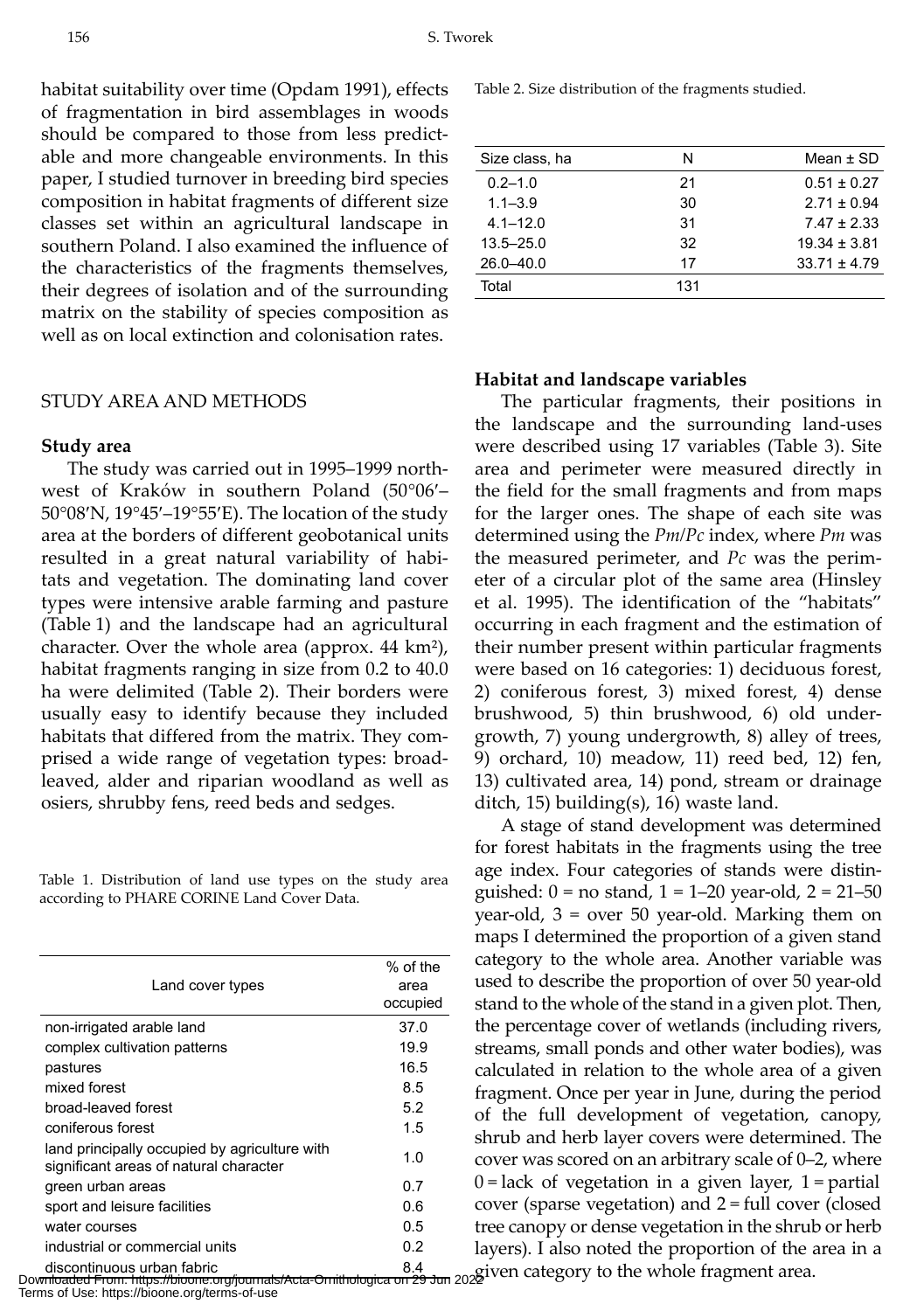Table 3. Variables used in multiple regression analysis.

| Variable                                                           | Abbreviation    |
|--------------------------------------------------------------------|-----------------|
| 1. Plot area (ha)                                                  | <b>ARFA</b>     |
| 2. Perimeter (m)                                                   | <b>PFRIMFT</b>  |
| 3. Shape                                                           | <b>SHAPF</b>    |
| 4. Age of tree stand                                               | <b>TREEAGE</b>  |
| 5. Percentage cover of tree stand older than<br>50 years (%)       | <b>OLDTREES</b> |
| 6. Density of canopy layer                                         | <b>CANOPY</b>   |
| 7. Density of shrub layer                                          | <b>SHRUB</b>    |
| 8. Density of herb layer                                           | <b>HFRB</b>     |
| 9. Percentage cover of wetland (%)                                 | <b>WFTI AND</b> |
| 10. Number of habitats                                             | <b>HABITATS</b> |
| 11. Distance to the nearest plot (km)                              | <b>NEAREST</b>  |
| 12. Distance to the nearest similar plot (km)                      | SIMII AR        |
| 13. Distance to the nearest larger similar plot (km)               | LARGER          |
| 14. Number of linear connections                                   | CONNECT         |
| 15. Percent of perimeter adjoined by grass (%)                     | S-GRASS         |
| 16. Percent of perimeter adjoined by crops (%)                     | S-CROPS         |
| 17. Percent of perimeter adjoined by buildings<br>and yards $(\%)$ | S-FARMS         |

Three variables were used as measures of isolation: distances to the nearest fragment no matter which, to the nearest similar fragment and to the nearest similar fragment larger than the investigated one were measured directly in the field or from maps. To ascertain similarity of fragments, I compared the proportions of main habitats between plots and then each fragment was classified into "woody", "scrubby", "mixed" and "field-meadow" categories (Tworek 2001). The fragments belonging to one category were considered to be similar. Additionally, the total number of linear connections to each fragment was used as a measure of connectedness. Surrounding land-use (assessed annually) was expressed as the percentage of the perimeter of each fragment adjoining the three most frequent categories of land use surrounding fragments: meadows, arable fields and buildings.

#### **Bird surveys**

Breeding birds were surveyed using the territory mapping method (Bibby et al. 1992). In each year of the study I conducted 7–11 counts in the selected fragments during the breeding season. The number of counts differed between years because the duration of particular breeding seasons was changeble. Surveys were conducted between 25 March and 20 July depending on the weather conditions. I charted all the observations <br>Downloaded From: https://bioone.org/journals/Acta-Ornithologica on 29 Jun 2022 1 the species in all the fragments in each class. Terms of Use: https://bioone.org/terms-of-use

(the identity and activity of all birds) on the prepared plans of fragments where orientation points had been marked. For species with weak signs of territorial behaviour, nest finding was a main method of counting them. For territorial species, when I found no direct evidence of breeding, I based the determination of a territory on at least three records of a singing male, pair of birds or other behaviour suggesting the possession of a territory. For difficult species, especially nocturnal ones, which are considered to have rather few effective visits, two registrations were enough to set up a cluster referring to a pair of breeding birds. The duration of a visit depended on bird activity. I usually started a visit early in the morning (4.00–6.00 a.m.) and continued to about midday through a uniform activity of birds. For some species (mainly thrushes, owls, nightingales, corncrakes) up to 3 evening visits were also helpful.

#### **Parameters measured and analyses**

Each year I estimated the following parameters of bird communities in the fragments: number of breeding pairs (N), number of species (S) and extinction (E), colonisation (C) and turnover (TR) rates. Extinction and colonisation are not treated in this paper as directional processes leading to extinction or expansion of the population. They were expressed by the numbers of species that were lost (extinction) and gained (colonisation) respectively between two consecutive seasons. Thus, these phenomena have a local character and can be an indication of fluctuations of unstable communities in a mosaic landscape. I calculated species turnover rate using the formula:

$$
TR = (E + C)/(S1 + S2) \times 100\%,
$$

where E and C are the numbers of species that disappeared from a plot (extinction) and appeared in a plot (colonisation) between seasons 1 and 2, and S1 and S2 are the numbers of all species breeding in a plot in seasons 1 and 2 respectively (Diamond 1969). The numbers of pairs and proportional occupancy of plots of the individual species responsible for the major contribution to total turnover rate were compared in five size classes of habitat fragments (Table 2). For all the fragments in each class, the number of extinctions and colonisations  $(E+C)$  due to each species separately, was calculated as a percentage of the total number of extinctions/colonisations recorded for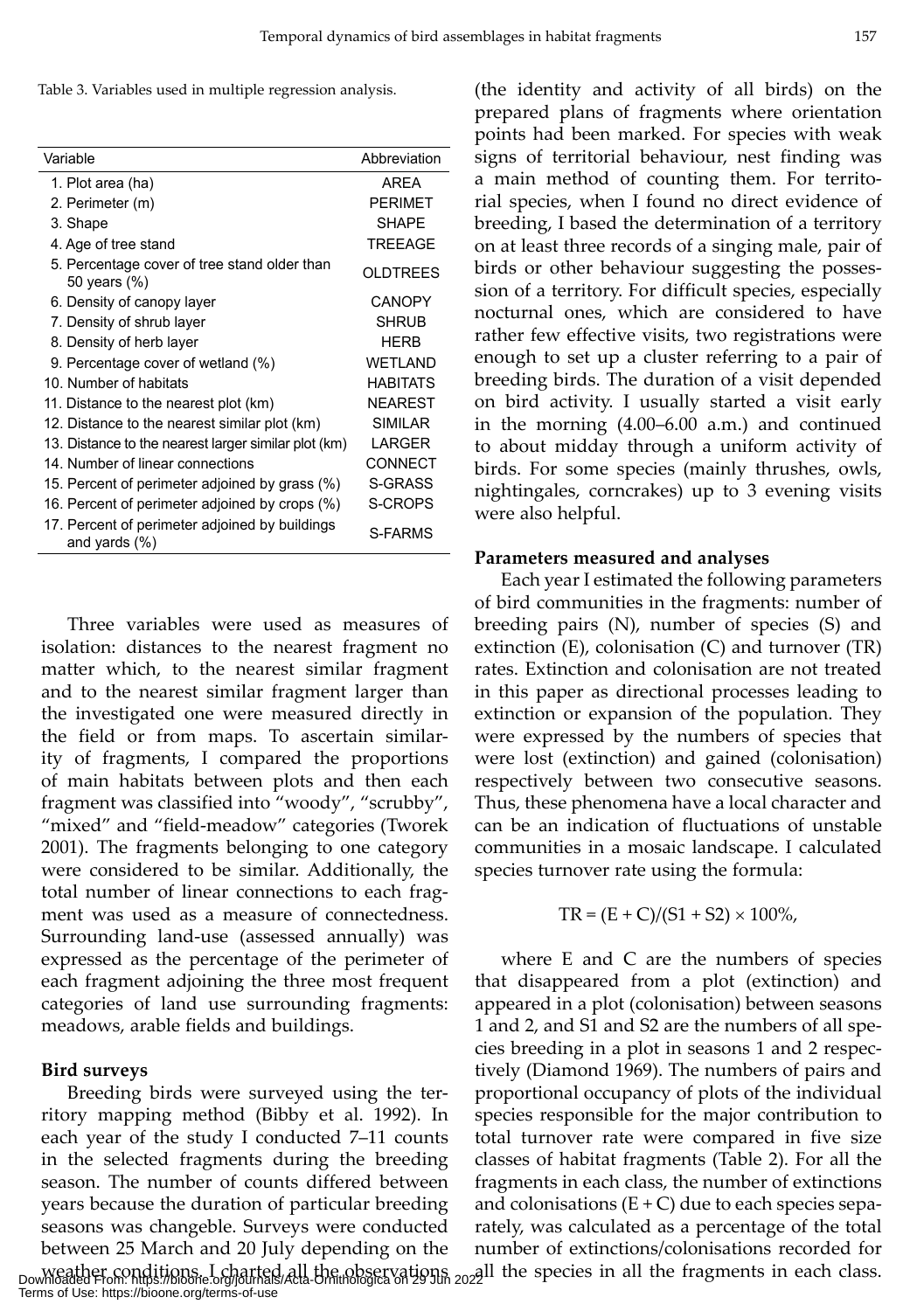The results for each species were expressed as the mean of the four sets of turnover measurements estimated between 1995 and 1999.

Differences in numbers of extinctions and colonisations for distinguished size classes were analysed using Student t-tests for independent samples. To evaluate the effects of habitat and landscape components on extinction, colonisation and turnover rates I used stepwise multiple regressions using the variables listed in Table 3. All statistical analyses were made with the Statistica package (StatSoft Inc. 1997).

#### RESULTS

The number of breeding species ranged from no less than four on the smallest fragments to more than 40 on large fragments with diversified habitats (mean  $\pm$  SD = 18  $\pm$  11.7, n = 131). Species turnover occurred across the whole size range of fragments surveyed. The mean number of species lost between two years, calculated per fragment, was  $3.2 \pm 1.8$ (median  $=$  3, range 0–7). The mean number of species gained between two years, calculated per fragment, was  $3.0 \pm 1.8$  (median = 3, range 0–9). There was no case of a complete turnover of species in any fragment (i.e. totally different species composition between two consecutive breeding seasons) nor a complete lack of species turnover (i.e. identical species composition in two consecutive breeding seasons). The mean rate of species turnover was 23.6 %  $\pm$  14.9 % (median = 20 %, range 4.2–66.7 %).

No significant relationship was found between number of extinctions or colonisations and fragment area (Fig. 1). The extinction rate did not also differ significantly from the colonisation rate in any of the size classes of fragments (Student t-tests, all cases  $p > 0.25$ , Fig. 2). As there were no significant differences in back-to-back years between the total number of species lost and gained and the size of a fragment (ANOVA,  $F_{8,234}$  = 0.90, p = 0.15), the relative rate of species turnover was higher in small than in large fragments.

There are differences, depending on the size range of the fragments surveyed, both in the species composition of the birds which contributed most to the turnover, as well as in the percentage contributions of particular species to the total turnover rate (Table 5). Certain species such as for example Whitethroat *Sylvia communis*, Woodpigeon *Columba palumbus*, Garden Warbler *Sylvia borin* contributed considerably to



Fig. 1. Relationships between extinction and colonisation rates of breeding species and fragment area (mean values for 1995–1999).



the species turnover in small fragments (smaller habitat fragments (mean, SD, min–max). Downloaded From: https://bioone.org/journals/Acta-Ornithologica on 29 Jun 2022 Fig. 2. Extinction and colonisation rates on five size classes of

Terms of Use: https://bioone.org/terms-of-use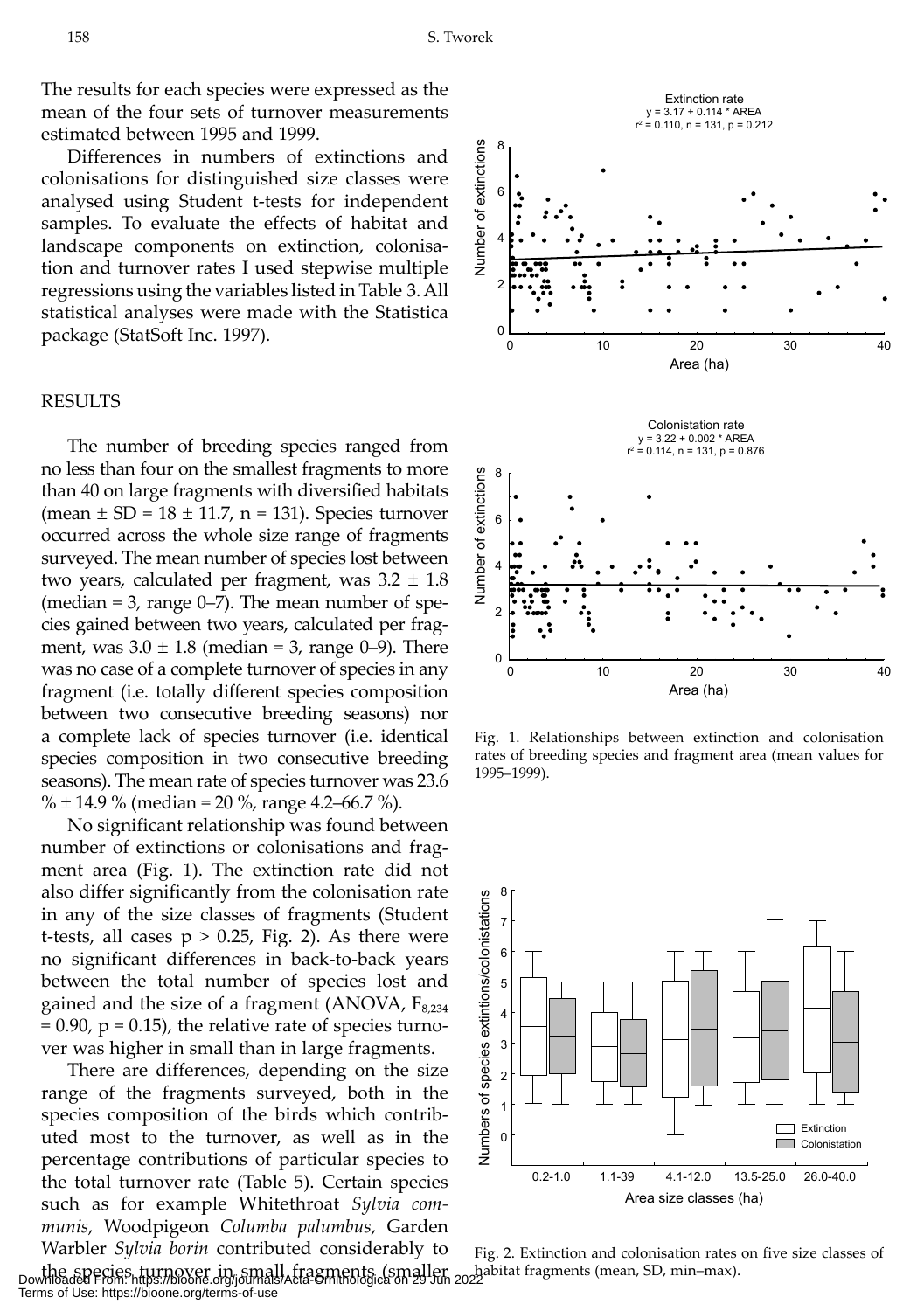than 4 ha). Others, such as Grasshopper Warbler *Locustella naevia*, Wood Warbler *Phylloscopus sibilatrix* or Corncrake *Crex crex* contributed to the turnover rate mostly in the large fragments, while still others did not show any variation in this participation in relation to the size of the surveyed plot (Hooded Crow *Corvus corone*, Spotted Flycatcher *Muscicapa striata*, Lesser Whitethroat *Sylvia curruca*). On the other hand, two species (Pheasant *Phasianus colchicus*, Mallard *Anas platyrhynchos*) appeared in the groups with the highest participation on both the smallest and the largest fragments. The species, which had the greatest share in the total turnover included the following, in ranking order: Red-backed Shrike *Lanius collurio*, Pheasant, Mallard, Reed Bunting *Emberiza schoeniclus*, Woodpigeon and Whitethroat (Fig. 3).



Fig. 3. Turnover results in relation to size classes of habitat fragments for six species contributing most to total turnover rate: a — *Lanius collurio*, b — *Phasianus colchicus*, c — *Anas platyrhynchos*, d — *Emberiza schoeniclus*, e — *Columba palumbus*, f — *Sylvia communis*.

The species that contributed most to turnover in the lowest size fragments were represented by a mere 1 or 2 pairs. This number increases with the size of fragment and drops again in the group of the largest fragments (Table 4). The mean number of pairs of the species participating most in the species turnover was, as a rule, less than one, except for the largest fragments. Although the range of breeding pairs significantly varied in some species, it was only for Marsh Warbler

*Acrocephalus palustris* and Whinchat *Saxicola rube-*other 34 species 50.6 Downloaded From: https://bioone.org/journals/Acta-Ornithologica on 29 Jun 2022 Terms of Use: https://bioone.org/terms-of-use

Table 4. Contribution of individual species to turnover rate (TR) and mean number of pairs ( $Np \pm SD$ ) of the species contributing most to turnover according to size classes of habitat fragments.  $%$  - percentage of sample plots occupied,  $n -$  number of fragments,  $n_a$  — average number of species  $\pm$  SD.

| Species                                                          | TR%        | $Np \pm SD$                                      | Range    | %  |
|------------------------------------------------------------------|------------|--------------------------------------------------|----------|----|
|                                                                  |            |                                                  |          |    |
|                                                                  |            | 0.2–1.0 ha (n = 21, n <sub>a</sub> = 7.3 ± 2.9)  |          |    |
| Sylvia communis                                                  | 8.9        | $0.7 \pm 0.7$                                    | $0 - 2$  | 60 |
| Sylvia borin                                                     | 7.8        | $0.2 \pm 0.4$                                    | $0 - 1$  | 25 |
| Columba palumbus                                                 | 7.2        | $0.4 \pm 0.5$                                    | $0 - 1$  | 40 |
| Lanius collurio                                                  | 6.7        | $0.3 \pm 0.4$                                    | $0 - 1$  | 25 |
| Pica pica                                                        | 6.1        | $0.5 \pm 0.5$                                    | $0 - 1$  | 50 |
| Parus major                                                      | 5.6        | $0.3 \pm 0.5$                                    | $0 - 1$  | 30 |
| Carduelis carduelis                                              | 5.6        | $0.2 \pm 0.5$                                    | $0 - 2$  | 20 |
| Phasianus colchicus                                              | 5.0        | $0.2 \pm 0.4$                                    | $0 - 1$  | 20 |
| Anas platyrhynchos                                               | 5.0        | $0.3 \pm 0.5$                                    | $0 - 1$  | 30 |
| other 24 species                                                 | 42.1       |                                                  |          |    |
|                                                                  |            | 1.1–3.9 ha (n = 30, n <sub>a</sub> = 14.2 ± 7.1) |          |    |
| Emberiza schoeniclus                                             | 9.3        | $0.6 \pm 0.8$                                    | $0 - 3$  | 47 |
| Carduelis cannabina                                              | 7.6        | $1.0 \pm 0.9$                                    | $0 - 3$  | 67 |
| Hippolais icterina                                               | 6.8        | $0.9 \pm 1.4$                                    | $0 - 4$  | 33 |
| Streptopelia turtur                                              | 5.9        | $0.2 \pm 0.4$                                    | $0 - 1$  | 13 |
| Parus caeruleus                                                  | 5.9        | $0.6 \pm 0.8$                                    | $0 - 2$  | 43 |
| Alauda arvensis                                                  | 5.1        | $0.2 \pm 0.5$                                    | $0 - 2$  | 13 |
| Saxicola rubetra                                                 | 5.1        | $0.3 \pm 0.6$                                    | $0 - 2$  | 23 |
| Oenanthe oenanthe                                                | 5.1        | $0.1 \pm 0.4$                                    | $0 - 1$  | 10 |
| other 30 species                                                 | 49.2       |                                                  |          |    |
| 4.1–12.0 ha (n = 31, n <sub>a</sub> = 19.5 ± 8.8)                |            |                                                  |          |    |
| Carduelis chloris                                                | 7.7        | $0.7 \pm 1.0$                                    | $0 - 4$  | 42 |
| Phasianus colchicus                                              | 6.6        | $0.7 \pm 1.5$                                    | $0 - 6$  | 68 |
| Anas platyrhynchos                                               | 6.0        | $0.2 \pm 0.5$                                    | $0 - 2$  | 16 |
| Muscicapa striata                                                | 6.0        | $0.2 \pm 0.4$                                    | $0 - 1$  | 16 |
| Oriolus oriolus                                                  | 5.4        | $0.5 \pm 0.6$                                    | $0 - 2$  | 48 |
| Phylloscopus trochilus                                           | 5.4        | $0.9 \pm 1.2$                                    | $0 - 5$  | 48 |
| Luscinia megarhynchos                                            | 4.8        | $1.0 \pm 1.2$                                    | $0 - 3$  | 35 |
| Parus montanus                                                   | 4.8        | $0.2 \pm 0.4$                                    | $0 - 3$  | 19 |
| Turdus philomelos                                                | 4.8        | $0.1 \pm 0.4$                                    | $0 - 1$  | 16 |
| other 35 species                                                 | 48.5       |                                                  |          |    |
|                                                                  |            |                                                  |          |    |
| 13.5–25.0 ha (n = 32, n <sub>a</sub> = 20.4 ± 12.2)<br>Crex crex |            | $0.8 \pm 2.5$                                    | $0 - 14$ | 25 |
| Lanius collurio                                                  | 6.9<br>6.0 | $0.9 \pm 1.1$                                    | $0 - 3$  | 56 |
|                                                                  | 5.0        |                                                  | $0 - 34$ | 84 |
| Acrocephalus palustris                                           | 5.0        | $8.7 \pm 8.8$<br>$0.4 \pm 0.6$                   | $0 - 2$  | 44 |
| Perdix perdix<br>Saxicola rubetra                                | 5.0        | $2.3 \pm 2.1$                                    | $0 - 7$  | 81 |
| Sylvia borin                                                     | 5.0        | $0.3 \pm 0.6$                                    | $0 - 3$  | 22 |
| Coturnix coturnix                                                | 4.5        | $0.1 \pm 0.3$                                    | $0 - 1$  | 16 |
| Locustella fluviatilis                                           | 4.5        | $0.9 \pm 2.9$                                    | $0 - 15$ | 22 |
| Emberiza schoeniclus                                             | 4.5        | $1.8 \pm 2.4$                                    | $0 - 8$  | 66 |
|                                                                  | 4.5        | $0.2 \pm 0.5$                                    | $0 - 2$  | 31 |
| Streptopelia turtur                                              | 49.1       |                                                  |          |    |
| other 42 species                                                 |            |                                                  |          |    |
| 26.0–40.0 ha (n = 17, n <sub>a</sub> = 26.9 ± 14.5)              |            |                                                  |          |    |
| Locustella naevia                                                | 7.1        | $1.1 \pm 1.8$                                    | $0 - 7$  | 35 |
| Carduelis chloris                                                | 6.3        | $0.8 \pm 1.8$                                    | 0-6      | 35 |
| Phylloscopus sibilatrix                                          | 5.6        | $1.9 \pm 3.8$                                    | $0 - 13$ | 29 |
| Dendrocopos minor                                                | 5.6        | $0.4 \pm 0.7$                                    | $0 - 2$  | 29 |
| Phasianus colchicus                                              | 5.6        | $1.6 \pm 2.5$                                    | $0 - 7$  | 41 |
| Anas platyrhynchos                                               | 4.8        | $0.5 \pm 0.9$                                    | $0 - 3$  | 29 |
| Parus caeruleus                                                  | 4.8        | $1.7 \pm 2.1$                                    | 0-8      | 65 |
| Phylloscopus collybita                                           | 4.8        | $1.5 \pm 2.5$                                    | 0–7      | 41 |
| Sylvia curruca                                                   | 4.8        | $0.2 \pm 0.5$                                    | $0 - 2$  | 18 |
| other 34 species                                                 | 50.6       |                                                  |          |    |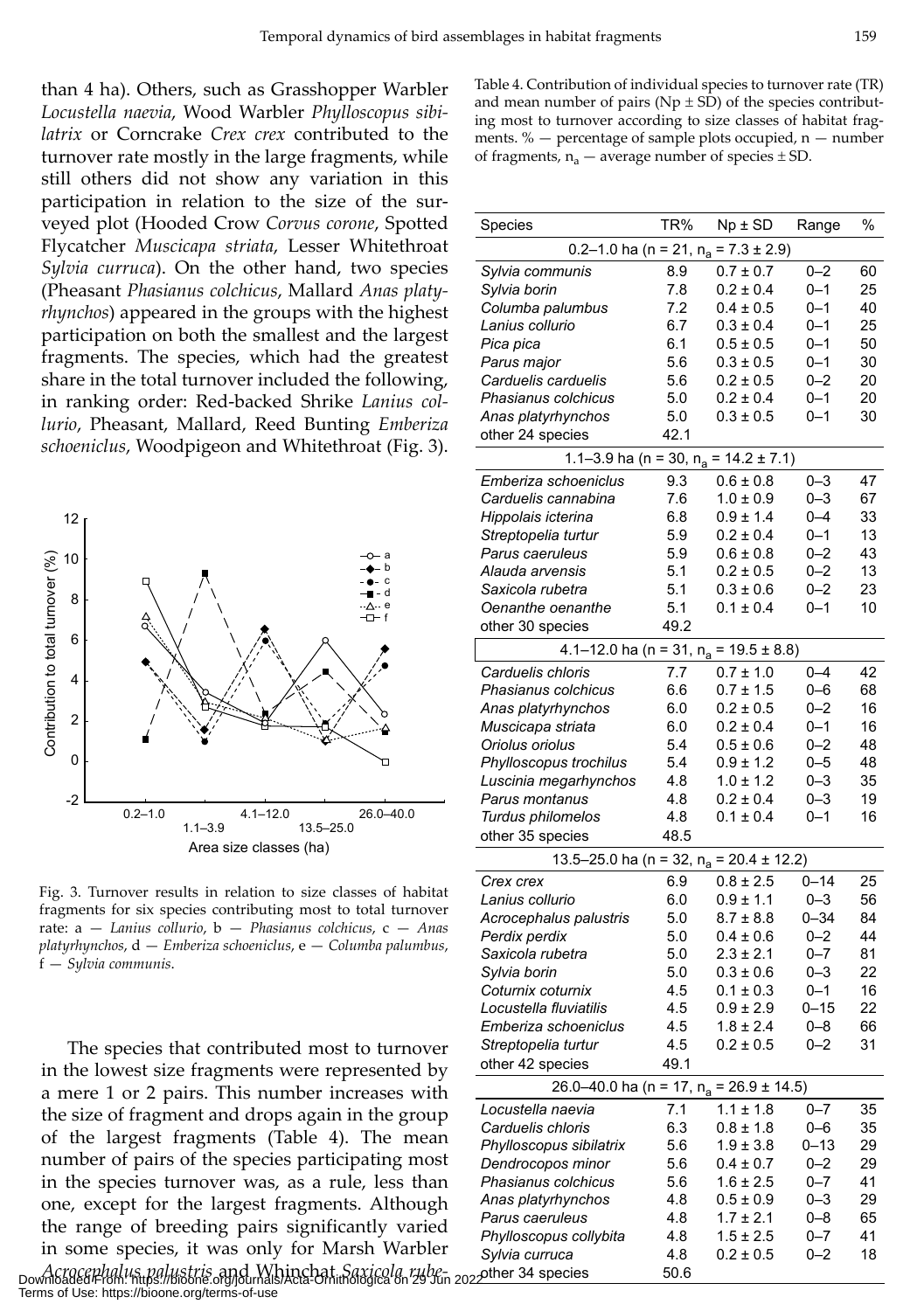*tra* in the 13.5–25.0 ha class where the mean number exceeded two pairs.

The variable that contributed most to the explanation of the variability of the extinction and species turnover rates was the number of habitats within the fragment. For the colonisation rate, it was the proportion of old stand within a fragment. No variable, however explained the variability of all three of the measured parameters (Table 5).

Table 5. Stepwise multiple regression analysis of extinction, colonisation and turnover rates of breeding species in relation to area, structure, isolation and surrounding land use of habitat fragments (abbreviations of variables — see Table 3). % — percent of variance explained, (-) after variables indicates a negative relationship.

| Parameter              | Step  | Variables       | %    | р        |
|------------------------|-------|-----------------|------|----------|
| <b>Extinction rate</b> | 1     | <b>HABITATS</b> | 15.2 | < 0.0001 |
|                        | 2     | <b>CANOPY</b>   | 9.7  | 0.0002   |
|                        | 3     | <b>PERIMET</b>  | 5.6  | 0.0089   |
|                        | Total |                 | 30.5 |          |
| Colonisation rate      | 1     | <b>OLDTREES</b> | 10.9 | 0.0008   |
|                        | 2     | <b>PERIMET</b>  | 8.0  | 0.002    |
|                        | 3     | S-GRASS         | 4.6  | 0.015    |
|                        | 4     | <b>S-CROPS</b>  | 4.1  | 0.027    |
|                        | Total |                 | 27.6 |          |
| Turnover rate          | 1     | HABITATS (-)    | 22.9 | < 0.0001 |
|                        | 2     | S-GRASS         | 19.1 | < 0.0001 |
|                        | 3     | <b>TREEAGE</b>  | 8.7  | 0.0003   |
|                        | 4     | CONNECT         | 4.4  | 0.002    |
|                        | Total |                 | 55.1 |          |

## DISCUSSION

## **Factors affecting turnover rate**

Generally, the variables describing isolation did not have an impact on extinction, colonisation and turnover rates (except for the connectedness measure), whereas the variables describing surrounding matrix impacted on colonisation and turnover rates. In the case of birds, which are extremely mobile animals, in habitat fragments in agricultural environment the probability of individual movements caused by either dispersion or stochastic events, which would be, in turn, directly reflected in the extinction, colonisation or species turnover rates, was very high and did not seem to be related to the variables corresponding with the level of isolation. Water, which isolates oceanic islands, is a habitat not accessible to

extremely effective barrier to their movements. In the case of terrestrial island habitats (fragments), the isolating surroundings (arable fields, pastures etc.) are inhospitable or even hostile as a possible site for reproduction or longer residence, but they are not impenetrable barriers. Hence there was no statistically significant effect of the variables characterizing isolation for the parameters studied. At the same time a positive relationship with the variables describing the surroundings (like percent of perimeter adjoined by grass or by crops), that should rather isolate fragments, was found for colonisation and turnover rates (Table 5).

Thus, the effects of the variables describing the number of habitats, isolation and features of the surroundings in the regression models of extinction, colonisation and turnover rates corroborated the hypothesis that heterogeneous habitats in a mosaic landscape cannot be treated as islands (Norton et al. 2000, Haila 2002). The results also showed that for explaining variation in species composition a much more important factor could be variables corresponding with vegetation and its spatial structure. For example, with increasing age of trees and a contribution of old trees in a fragment, new ecological niches emerge and the species colonising them will become permanent elements of a given habitat. The results presented in Table 6 indicated that in a mosaic landscape this process may be reflected in the local rates of colonisation and/or turnover. Under the theory of succession, such rotation of species continues until a certain climax stage is reached in the area (Głowaciński 1981, Baguette et al. 1994). Unexpectedly, the extinction rate increased with the number of habitats in a fragment. This effect could be caused however, by habitat generalists such as Pheasant, Skylark *Alauda arvensis*, Quail *Coturnix coturnix*, Grey Partridge *Perdix perdix* or Corncrake, whose presence was also dependent on the surrounding farmland. As it has already been demonstrated, the domination of species with such a life strategy is negatively correlated with the number of habitats (Tworek 2002). On the other hand, extinction rate may also increase with the number of habitats because as habitat types are added, they may initially be small and hence limit the population size of associated species which in turn makes them vulnerable to stochastic extinction.

most terrestrial organisms and thus provides an <sub>202</sub> which the species contributing most to the spe-<br>Downloaded From: https://bioone.org/journals/Acta-Ornithologica on 29 Jun 2022 Relationships between the rate of species turnover and the variables connected with vegetation are also worth attention because the results obtained may indicate the type of habitats from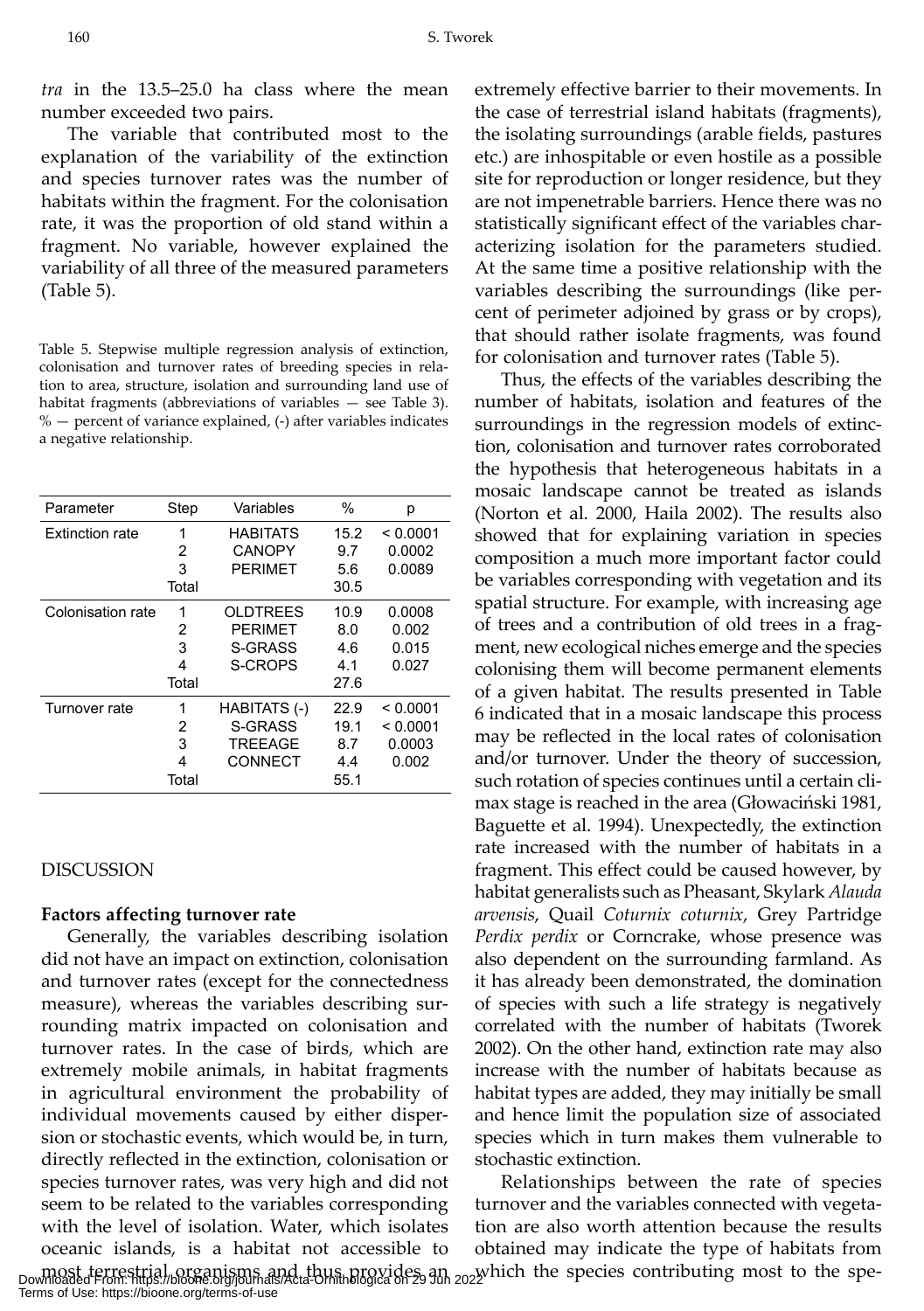cies turnover originate (cf. Table 4). Because the habitat fragments of the studied area were not homogeneous, such as for woods, but much more diversified (of an ecotone character), the results combined the level of the turnover rate with the edge effect. Worthy of notice is that habitat composition might also affect the results if there were any differences in their proportions between fragments size classes. This effect was only included indirectly (variable HABITATS) because I did not studied what area of each fragment was covered by habitat types I had distinguished.

The lower importance of individual variables such as the area size or isolation from other similar habitats means probably that in a mosaic landscape the variables defining area parameters and habitat patterns are interlinked. Bird species occurring in forest margins, besides moving between fragments, could also move into direct vicinity of man (gardens, hedges and green areas). As the built-up areas were not taken into consideration as fragments, it is difficult to asses the impact of such a phenomenon on the results obtained for extinction and colonisation rates. Nevertheless, the presence of such strongly transformed habitats in a diverse landscape should not be overlooked. It is almost certain that the proportion of such areas will increase and will be, together with other variables, more and more significant in metapopulation processes. Therefore, future studies should examine the effect of farmsteads and built-up areas as well as other elements of landscape structure on changes in bird fauna with greater care.

## **Species–area relationships**

Do individual species show a relationship between turnover rate and sample area? If there is no such relationship for the whole bird assemblage (Table 5) one should try to understand why some species show high turnover rates in small habitat patches while others do so in large ones and what the differences should be associated with. Only two species, Pheasant and Mallard, are among those with the highest species turnover rates on both the smallest  $($  <math>1 ha) and the largest (> 26 ha) study fragments. Their occurrence, however, does not depend on area. As far as Mallard is concerned, specific size-independent water habitat features are the main factors responsible for presence of the species while occurrence of Pheasant depends on the artificial supply of the population. Another interesting point is whether

or are there some consistent patterns explaining them? Having certain species contributing to turnover more than others may not be due to the fact that they are more "variable" species. The way in which turnover rate was calculated can cause that for a given species its relative value changes over fragments of different size if the species showed some kind of incidence function.

It can be predicted that in large-area samples the percentage of species of forest interior will increase. This supposition is supported by both the absence of such species as Wood Warbler, Lesser Spotted Woodpecker *Dendrocopos minor* or Chiffchaff *Phylloscopus collybita* in small fragments and the high turnover of these species in the largest fragments. The results obtained for the smallest fragments are much more difficult to explain. One should bear in mind that individual fragments are occupied by species populations which are parts of a metapopulation. Metapopulation dynamics are a complex result of subpopulation dynamics and interchange of individuals between habitat patches occupied by subpopulations (Hanski 1994). Consequently, the existence of the species in the smallest fragments, which is the result of local extinction or recolonisation, may be related first of all to habitat quality. Taking into consideration poor habitat isolation and high permeability of isolating habitats (edge effect), habitat quality may be decisive in forming dynamics of subpopulation of a particular species. Therefore, the list of species with the highest turnover rate in the smallest patches as well as the percentage of other species in the largest areas depends mostly on the habitat type in which the research is carried out. Moreover, impact of the surrounding landscape may be more significant for temporal dynamics of animal communities than the processes in the fragment itself (Wiens et al. 1985, Hobbs 1993, Jokimäki et al. 2000). It concerns mainly birds which are the most mobile terrestrial animals and may use the matrix in different ways (Saunders et al. 1991, Balent & Courtiade 1992, Bentley & Catterall 1997).

## **Effects of fragmentation**

The absence of species in small fragments can be attributed to reduced habitat heterogeneity because many bird species require more than one habitat types (Rolstad 1991). However, the results show also that fragments may differ in the probability of being occupied as a result of various spatial characteristics: size, habitat quality, distance to other patches and resistance of the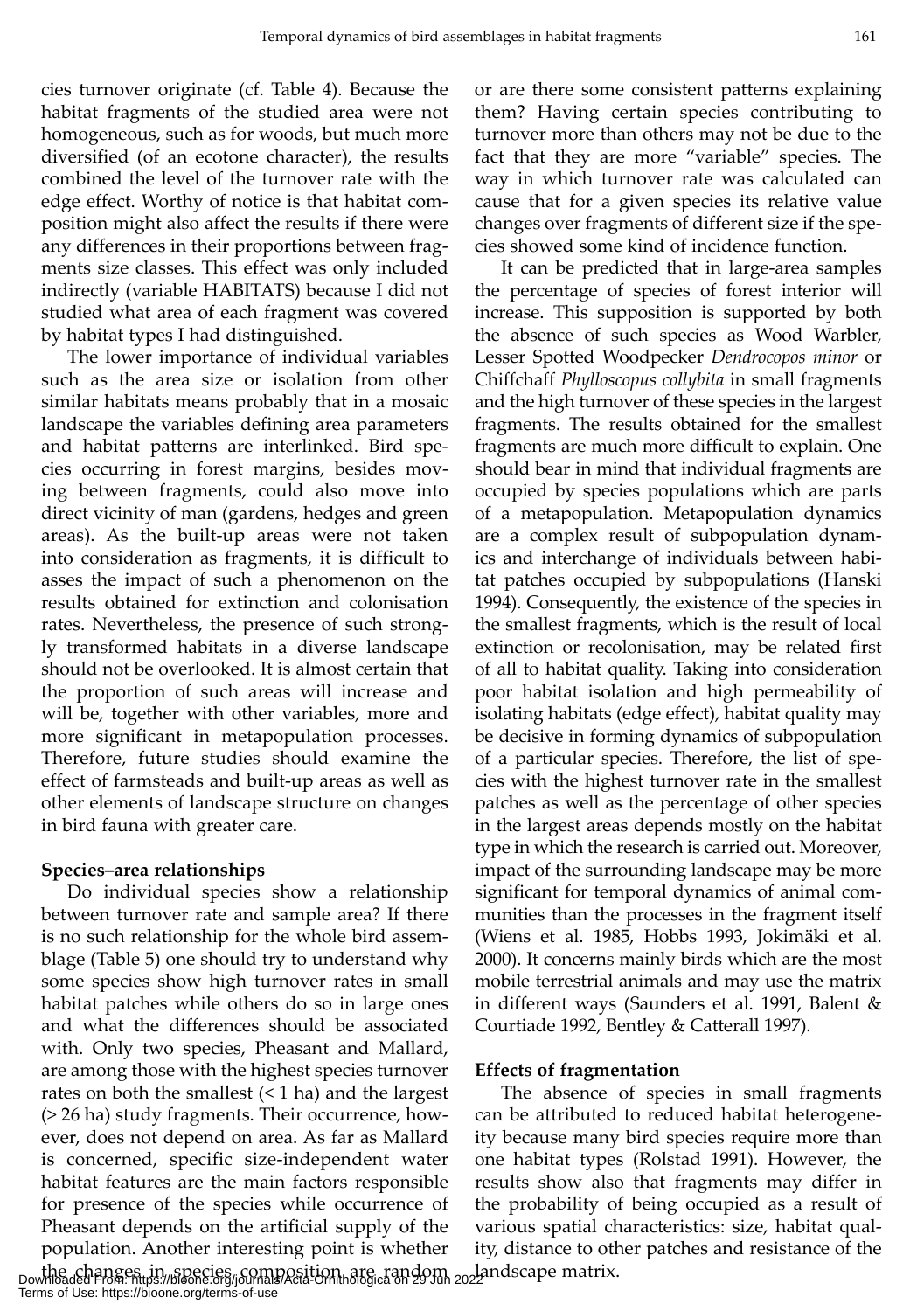As the remnants of natural habitats in altered surroundings in terrestrial conditions may not be treated as islands, it is worth considering what factors determine the differences. Nowadays it is recognized that what happens within the fragments often results from the phenomena of a wider, landscape-related context. The effects of edges on bird populations and assemblages are usually important, but not always the same. In highly fragmented landscapes in geographical latitudes such as Central Europe many bird species show major movements of an unknown nature, from year to year (Jokimäki et al. 2000, Doherty & Grubb 2002). There are some studies of species dispersion, but they usually refer to forest species (e.g. Matthysen et al. 1995), whereas there is a lack of studies concerning species movements in more heterogeneous habitats in agricultural landscapes. Thus it is difficult to discern the changes in species composition caused by dispersion of individuals because of alterations in habitat structure and configuration from casual changes (stochasticity). For this reason, the relationships found are related to resident and migrant species together, although the set of variables of substantial importance in explaining the variability in groups of different migratory status can be different (Tworek 2003).

Although nowadays a lots of ecosystems are intensely fragmented most researches of changes in species composition comes from short-term studies. My study is an example of longer ones, in which the metapopulation dynamics is followed in a great number of fragments to assess extinction/colonisation and turnover rates, and to relate these parameters with habitats and landscape characteristics. The results support the argument that the effects of fragmentation are influenced by the landscape context (Brotons et al. 2003). They also suggest that species responses may vary in landscapes with different matrix qualities. Important insights on the mechanisms how species respond to a landscape structure could be brought by researches focused on the role of species flexibility in resource use and their exploratory behavior. An attempt to know the genetic adaptation of species to fragmentation from the functional effect of environmental plasticity of a species may be a challenging task in future researches on habitat fragmentation.

## ACKNOWLEDGEMENTS

I thank Zbigniew Głowaciński, Jan Pinowski, and Jacek Wasilewski for valuable comments on Downloaded From: https://bioone.org/journals/Acta-Ornithologica on 29 Jun 2022 biogeography. Princeton University Press, Princeton. Terms of Use: https://bioone.org/terms-of-use

earlier drafts of this manuscript. Through their remarks, two anonymous reviewers also considerably improved the quality of the manuscript. The help of Henryk Sułek was appreciated during bird censuses and Róża Kaźmierczakowa during vegetation descriptions. In 1996–1998 this study was supported by the Polish State Commitee for Scientific Research (grant No. 6P04G00910).

#### REFERENCES

- Baguette M., Deceuninck B., Muller Y. 1994. Effect of spruce afforestation on bird community dynamics in a native broad-leaved forest area. Acta Oecol. 15: 275–288.
- Balent G., Courtiade B. 1992. Modelling bird communities and landscape patterns relationships in a rural area of South-Western France. Landscape Ecol. 6: 195–211.
- Bentley J. M., Catterall C. P. 1997. The use of bushland, corridors and linear remnants by birds in southeastern Queensland, Australia. Conserv. Biol. 11: 1173–1189.
- Bibby C. J., Burgess N. D., Hill D. A. 1992. Bird census techniques. Academic Press, London.
- Brotons L., Mönkkönen M., Martin J. L. 2003. Are fragments islands? Landscape context and density-area relationships in boreal forest birds. Am. Nat. 162: 343–357.
- Cieślak M. 1994. The vulnerability of breeding birds to forest fragmentation. Acta Ornithol. 29: 29–38.
- Diamond J. M. 1969. Avifaunal equilibria and species turnover rates on the Channel Islands of California. Proc. Nat. Acad. Sci. USA 69: 3199–3203.
- Doherty P. F., Grubb T. C. 2002. Survivorship of permanentresident birds in a fragmented forested landscape. Ecology 83: 844–857.
- Gilpin M., Hanski I. 1991. Metapopulation dynamics. Academic Press, London.
- Głowaciński Z. 1981. Stability in bird communities during the secondary succession of a forest ecosystem. Ekol. pol. 29: 73–95.
- Hagan J. M., van der Haegen W. M., McKinley P. S. 1996. The early development of forest fragmentation effects on birds. Conserv. Biol. 10: 188–202.
- Haila Y. 2002. A conceptual genealogy of fragmentation research: from island biogeography to landscape ecology. Ecol. Appl. 12: 321–334.
- Haila Y., Hanski I. K., Niemela J., Puntilla P., Raivio S., Tukia H. 1994. Forestry and the boreal fauna: matching management with natural forest dynamic. Ann. Zool. Fenn. 31: 187–202.
- Hanski I. 1994. A practical model of metapopulation dynamics. J. Anim. Ecol. 63: 151–162.
- Hinsley S. A., Bellamy P. E., Newton I. 1995. Bird species turnover and stochastic extinction in woodland fragments. Ecography 18: 41–50.
- Hobbs R. J. 1993. Effects of landscape fragmentation on ecosystem processes in the Western Australian wheatbelt. Biol. Conserv. 64: 193–201.
- Jokimäki J., Huhta E., Mönkkönen M., Nikula A. 2000. Temporal variation of bird assemblages in moderately fragmented and less-fragmented boreal forest landscapes: a multi-scale approach. Ecoscience 7: 256–266.

MacArthur R. H., Wilson E. O. 1967. The theory of island